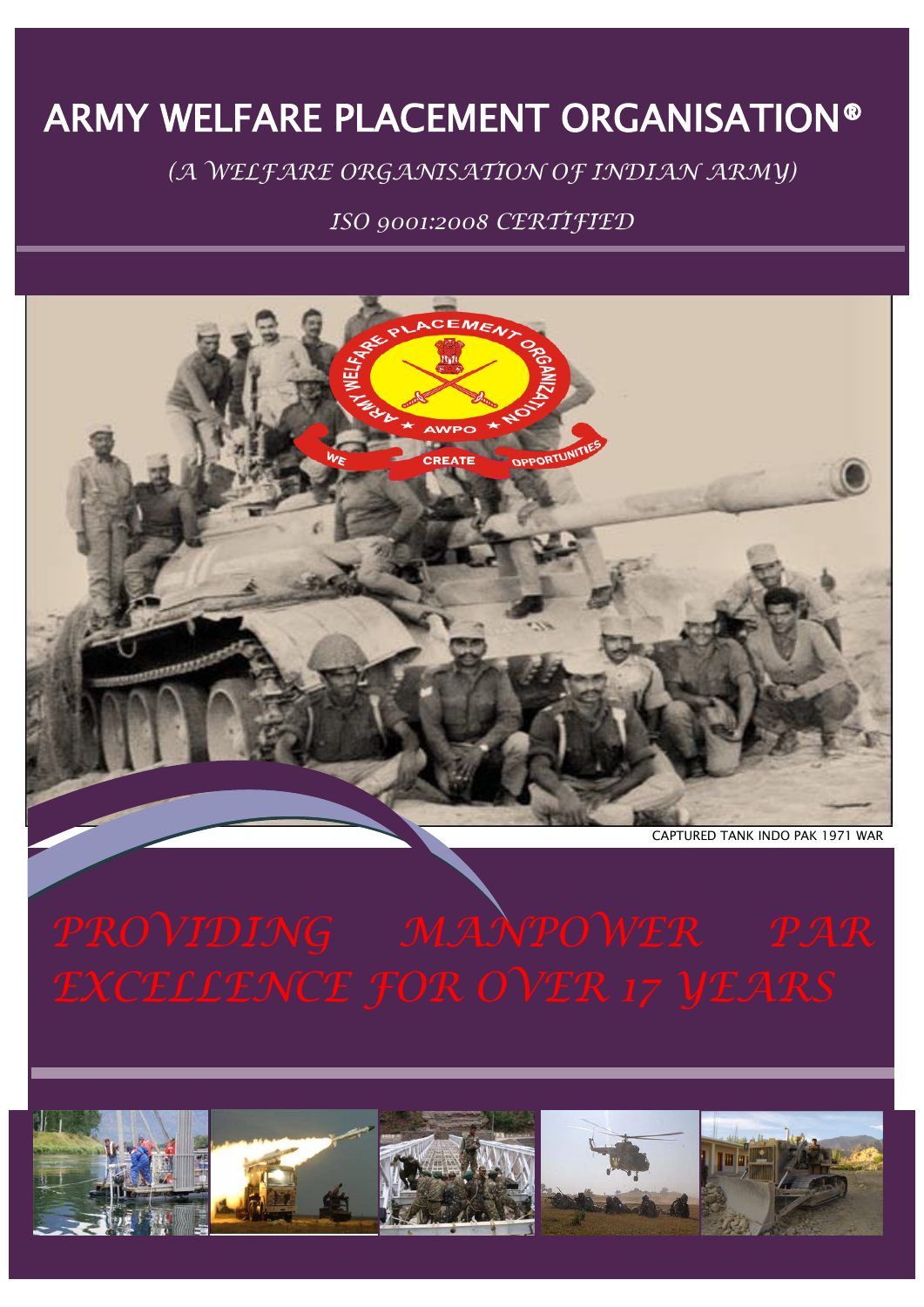

*Connecting your organization with excellent resources* 

*Character Qualities of Army Personnel*

Commitment, Decisiveness Discipline, Efficiency, Goal-Orientaed, Integrity Loyalty, Leadership, Reliability

### *DOMAIN EXPERTISE*

[Information Technology](http://www.globalhunt.in/information-technology.html) [Telecommunication](http://www.globalhunt.in/telecommunications.html) [Financial Services & Consulting](http://www.globalhunt.in/financial-services-consulting.html)  [Banking & Insurance](http://www.globalhunt.in/banking-insurance.html) [BPO & KPO](http://www.globalhunt.in/bpo-kpo.html) **Security** [Life Sciences & Healthcare](http://www.globalhunt.in/life-sciences-healthcare.html) [Media, Advertising &](http://www.globalhunt.in/media-advertising-communication.html)  [Communication](http://www.globalhunt.in/media-advertising-communication.html) [Retail](http://www.globalhunt.in/retailing.html) [Consumer & Services](http://www.globalhunt.in/consumer-services.html) [Power & Energy](http://www.globalhunt.in/power-energy.html) [Automobile](http://www.globalhunt.in/automobile.html) [Manufacturing &](http://www.globalhunt.in/manufacturing-processes.html)  [Processes](http://www.globalhunt.in/manufacturing-processes.html) [Infrastructure](http://www.globalhunt.in/infrastructure.html) [Not for Profit](http://www.globalhunt.in/not-for-profit.html)

One of the best professionally trained forces, Indian Army has always maintained very high standards. Commitments in the service of the nation brings out the best qualities in men .In pursuit of maintaining a young profile approximately 50000 soldiers hang their uniforms every year, they are skilled, matured with ethics and moral values, which are equally important for the corporate world.

Army Welfare Placement Organization, a NGO, with its pan India presence, is more than eager to help in providing most apt and suitable manpower for every vertical. Assuredly our response would be the fastest at very nominal cost.

In pursuance of resettling our widows and dependents of our serving and retired soldiers, we also provide well groomed dependents with inbuilt traits required for any vertical.

*WE WOULD GIVE YOU THE BEST*

*One stop resource solution*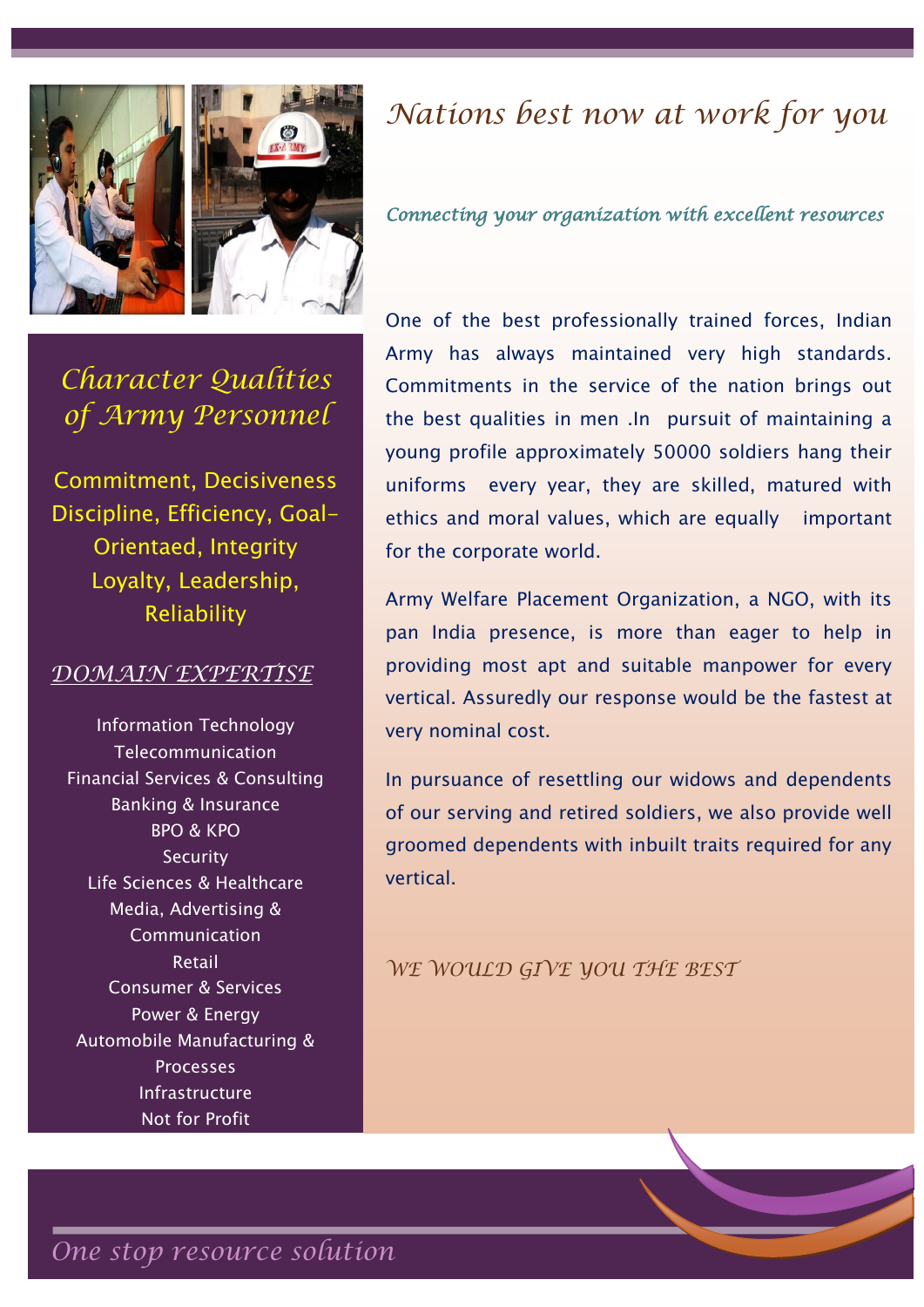#### *DEPENDENTS*

*Dependents comprises of both fresher and experienced candidates, who with their work experience, skills and qualifications are well versed with current corporate requirements. Dependents between age group of 18-30 yrs are with the following qualifications.*

- Postgraduates-Technical/ Non Technical.
- Graduates–Technical/Non Technical.
- Under Graduates.
- Others PG Diploma, Diploma and Certificate holder in various trades.

## *Hire Widows……….*



*HIRE FROM US TO FULFILL YOUR CORPORATE SOCIAL RESPONSIBILITY*

*Our charges are very nominal. It would be our endeavor to get associated with your organization in a long lasting relationship*





### *All specialization you need for your business*

#### **OFFICERS**

- $\checkmark$  CEO, Advisors, Presidents and Top level managers.
- $\checkmark$  Senior, Middle level Managers/ Administrators/ HRD Managers/ Directors Personal/ Systems/ Works etc.
- $\checkmark$  Managers Hotels/ Clubs/ Estates/ Projects/ Operations/ Transport Logistics and Supply chain
- $\checkmark$  Security Officers, Quality Assurance Officers in Food & Beverages.
- $\checkmark$  Professionals like Doctors, Dentists, Engineers, and Academicians and so on.

#### **JUNIOR COMMISSIONED OFFICERS (JCOs)**

- $\checkmark$  Middle Level Managers/ Supervisors in Security, Transport Fleets, Communication Systems, Estates, Workshops & Hostels etc.
- $\checkmark$  Specialist Stores-in-Charge, Fire Fighting Officers, Computer Programmers/ Operators.
- $\checkmark$  Office Superintendents, Assistants, Personal Assistants, Stenographers & Accountants

#### **OTHER RANKS**

- $\checkmark$  Draughtsman, Surveyors, Overseers (Electrical, Mechanical, Building & Roads).
- $\checkmark$  Auto Mechanics (Light Motor Vehicles & Earth Moving Equipments), Auto Electricians, Painters, Welders Mechanic Instruments, Armourers, Refrigerators Mechanics.
- $\checkmark$  Aviation Fitters (Air Frame, Aero Engineers, Avionics, Instrument & Photo, Electricians)
- $\checkmark$  Technicians Telecom, Operators (Line Equipment Radio, Cipher, EPBX), Line man, Generator Operators, Networking Engineers, Computer Mechanics.
- $\checkmark$  Store Keepers Technical, Stewards, Chefs, Cooks, Catering Officers, Facility Managers/ Supervisors, Care Takers (Messes/Guest Houses).

Security Supervisors, Security Guards and other

*Feel the difference*